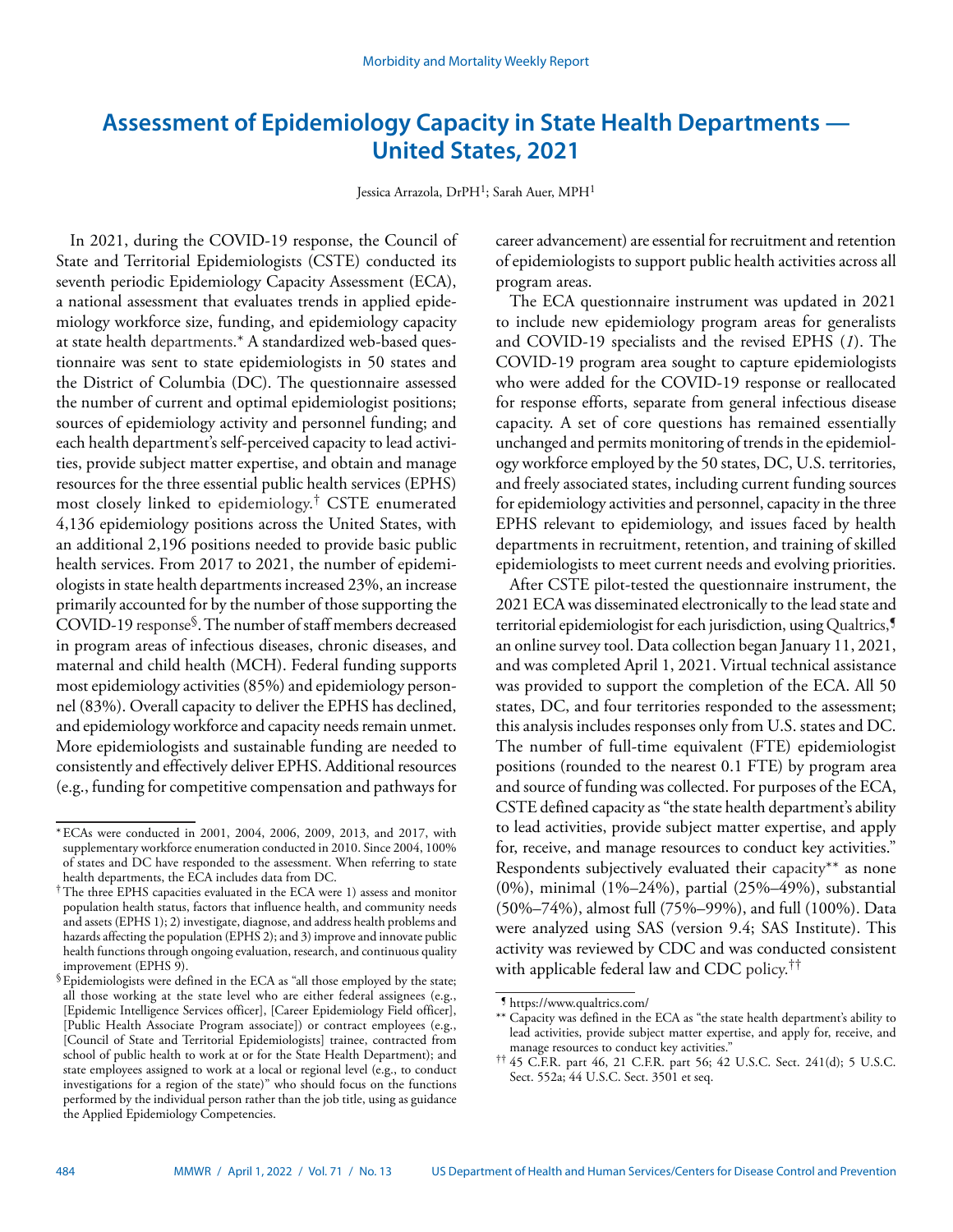Respondents from 50 states and DC reported that 4,136 FTE epidemiologists were working in state health departments in 2021, a 23% increase over the 3,370 reported in 2017 (*2*). Overall, the number of epidemiologists per 100,000 population was 1.26 (range = 0.13–7.58), 21% higher than the 1.04 per 100,000 calculated in 2017. The size of the epidemiology workforce in each jurisdiction ranged from four to 255 FTEs.

Epidemiology activities in 2021 were supported in large part by federal funds (85%, an increase of 8% from 2017), followed by state funds (12%) and other sources (3%). As part of the federal funding for epidemiology activities, 39% was designated for COVID-19 activities with time-limited funding. The federal government funds 85% of epidemiology personnel positions, with 33% of these funds designated specifically for COVID-19 personnel. The remaining epidemiology personnel positions are funded by state government (15%) and other sources of funding (2%). Federal funding supports approximately 80% of epidemiology positions for COVID-19 response, preparedness, and substance use. In contrast, state and other sources of funding support approximately 50% of informatics, environmental health, generalist, and vital statistics positions.

Among program areas, infectious disease accounted for 1,498 (36%) of the 4,136 epidemiology positions, followed by COVID-19 response (24%) and MCH (7%) (Table 1). Program areas with the fewest epidemiologists included genomics, mental health, oral health, and occupational health. Most of the overall increase in workforce size can be attributed to new positions supporting the COVID-19 response.

The largest absolute and relative increases between 2017 and 2021 were in informatics, where 103 positions were added, representing a 107% increase (Table 2). Since 2017, infectious diseases positions decreased 19% (loss of 341 epidemiologists), chronic diseases decreased 18% (loss of 55 epidemiologists), and MCH decreased 9% (loss of 29 epidemiologists).

Participating state epidemiologists expressed the need for an additional 2,196 epidemiologists to deliver the EPHS, a 53% increase over the current number (Table 1). The largest number of positions needed were in infectious diseases (562), COVID-19 response (454), informatics (166), chronic diseases (153), MCH (135), and environmental health (135). The largest proportional increases needed were in genomics (922% increase, from five to 51), mental health (656% increase, from nine to 66), oral health (155% increase, from 20 to 52), and occupational health (143% increase, from 34 to 82). At the time of the assessment, among 852 position vacancies nationwide, 688 (81%) were being actively recruited. Filling these vacancies will address only 31% of the estimated additional 2,196 positions needed.

In 2021, 75% of jurisdictions had substantial-to-full capacity for monitoring health status (EPHS 1) and 88% capacity for diagnosing and investigating health problems and hazards (EPHS 2); both represented declines from 2017 (84% and

| TABLE 1. Full-time equivalent epidemiologist positions, by program area - Council of State and Territorial Epidemiologists Epidemiology |  |
|-----------------------------------------------------------------------------------------------------------------------------------------|--|
| <b>Capacity Assessment, United States, 2021</b>                                                                                         |  |

| Program area              | Current<br>no. (%) | <b>Additional</b><br>positions needed | Optimal<br>$no.*$ (%) <sup>†</sup> | Vacant<br>positions <sup>§</sup> | <b>Positions actively</b><br>recruiting, no. (% of<br>vacant positions) <sup>1</sup> |
|---------------------------|--------------------|---------------------------------------|------------------------------------|----------------------------------|--------------------------------------------------------------------------------------|
| Infectious diseases       | 1,498 (36.2)       | 562                                   | 2,059 (72.7)                       | 182                              | 137 (75.2)                                                                           |
| COVID-19 response         | 978 (23.7)         | 454                                   | 1,432 (68.3)                       | 362                              | 304 (83.9)                                                                           |
| Maternal and child health | 292(7.1)           | 135                                   | 428 (68.3)                         | 40                               | 27(67.5)                                                                             |
| Chronic disease           | 250(6.0)           | 153                                   | 402 (62.1)                         | 40                               | 30 (75.0)                                                                            |
| Environmental health      | 231 (5.6)          | 135                                   | 366 (63.2)                         | 18                               | 13 (72.2)                                                                            |
| <b>Informatics</b>        | 198 (4.8)          | 166                                   | 364 (54.4)                         | 45                               | 37 (82.2)                                                                            |
| Preparedness              | 128 (3.1)          | 74                                    | 201 (63.4)                         | 10                               | 10 (100.0)                                                                           |
| Injury                    | 126 (3.0)          | 66                                    | 192 (65.8)                         | 10                               | 8(80.0)                                                                              |
| <b>Vital statistics</b>   | 117(2.8)           | 62                                    | 179 (65.2)                         | 13                               | 10 (76.9)                                                                            |
| Substance use             | 114 (2.8)          | 64                                    | 178 (64.2)                         | 14                               | 8(57.1)                                                                              |
| Generalist                | 81(2.0)            | 85                                    | 166 (49.1)                         | 7                                | 3(42.8)                                                                              |
| Other                     | 55(1.3)            | 60                                    | 115 (48.1)                         | 102                              | 93 (91.1)                                                                            |
| Occupational health       | 34 (0.8)           | 48                                    | 82 (41.2)                          | 2                                | (50.0)                                                                               |
| Oral health               | 20(0.5)            | 31                                    | 52 (39.2)                          | 2                                | 0(NA)                                                                                |
| Mental health             | 9(0.2)             | 57                                    | 66 (13.2)                          | 2                                | 2(100.0)                                                                             |
| Genomics**                | 5(0.1)             | 46                                    | 51 (9.8)                           | 3                                | 5 (NA)                                                                               |
| <b>Total</b>              | 4,136              | 2,196                                 | 6,333(65.3)                        | 852                              | 688 (80.8)                                                                           |

**Abbreviation:** NA = not applicable.

\* Positions currently filled plus additional positions needed.

† Positions currently filled as a percentage of the ideal number of positions.

§ Positions to be filled at a state health department for which work was available and the job could begin within 30 days.

¶ Vacant positions that human resource organizations were actively working to fill.

\*\* The difference in the number of vacant positions and positions actively being recruited for this program area is likely because of new positions that are going to be created versus existing vacancies.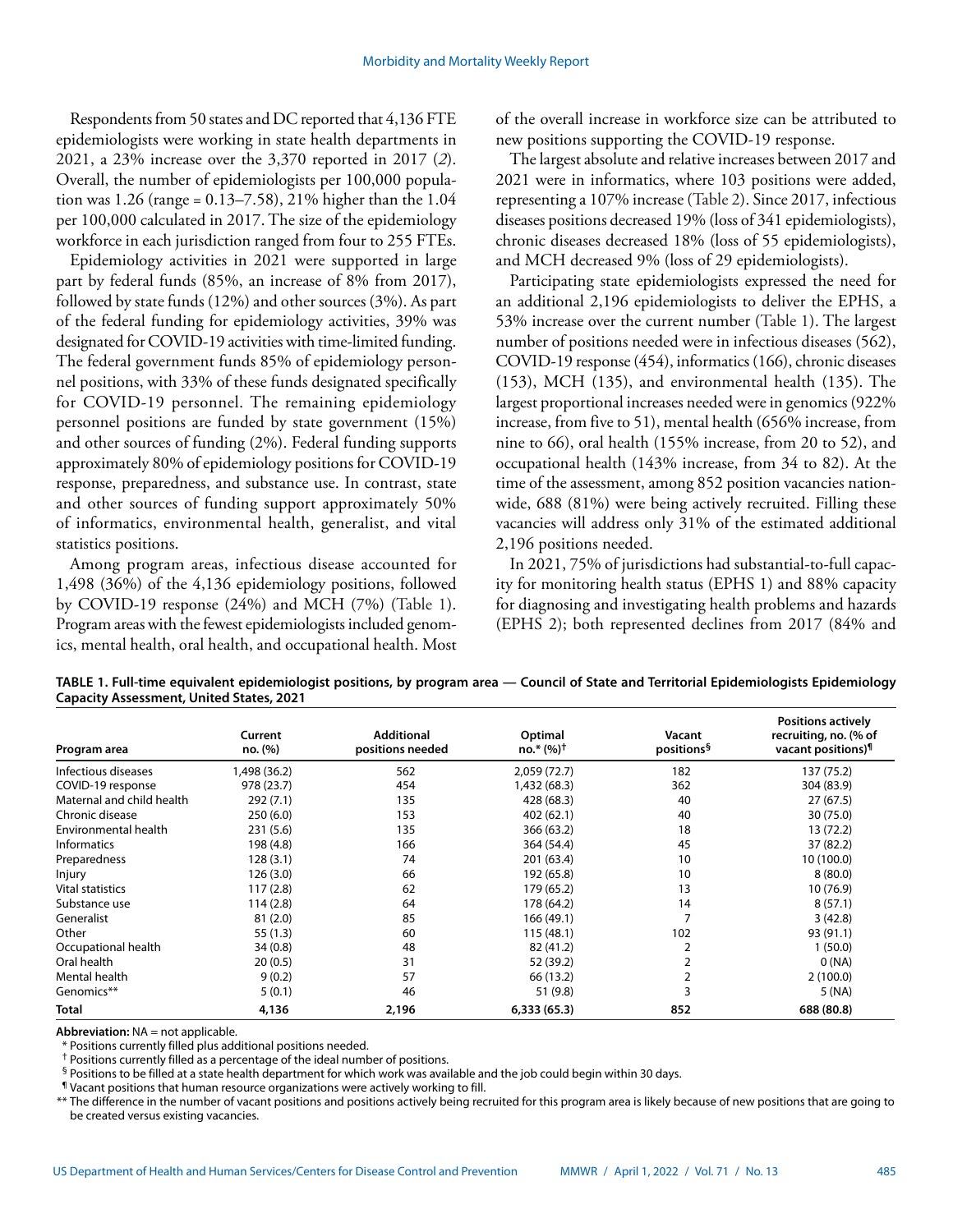**TABLE 2. Full-time equivalent epidemiologist positions and absolute and percent change, by program area during 2017 and 2021 — Council of State and Territorial Epidemiologists Epidemiology Capacity Assessment, United States, 2021**

| Program area                   | 2017      | 2021    | Change, no. (%) |
|--------------------------------|-----------|---------|-----------------|
| Other*                         | 143.4     | 55.2    | $-88.2(-61.5)$  |
| Infectious diseases            | 1,838.2   | 1,497.7 | $-340.5(-18.5)$ |
| Chronic disease                | 304.4     | 249.9   | $-54.5(-17.9)$  |
| Maternal and child health      | 321.2     | 292.2   | $-29.0(-9.0)$   |
| Environmental health           | 221.7     | 231.4   | 9.6(4.3)        |
| Vital statistics               | 110.7     | 116.7   | 6.0(5.4)        |
| Preparedness                   | 117.6     | 127.5   | 9.9(8.4)        |
| Oral health                    | 18.0      | 20.2    | 2.2(12.2)       |
| Genomics                       | 4.4       | 5.0     | 0.6(13.6)       |
| Occupational health            | 28.4      | 33.8    | 5.4(19.0)       |
| Injury                         | 102.5     | 126.1   | 23.6 (22.9)     |
| Substance use                  | 58.6      | 114.0   | 55.4 (94.6)     |
| <b>Informatics</b>             | 95.7      | 198.4   | 102.7 (107.3)   |
| Mental health                  | 4.0       | 8.7     | 4.7 (117.5)     |
| COVID-19 response <sup>†</sup> | NA.       | 977.5   | ΝA              |
| Generalist <sup>†</sup>        | <b>NA</b> | 81.4    | NA              |

**Abbreviations:** FTE = full-time equivalent; NA = not applicable.

\* The other program area included FTEs from program areas including, but not limited to, health equity, community health, health disparities, refugee health, and minority health.

† COVID-19 response and generalist program areas were added to the 2021 Epidemiology Capacity Assessment to capture data for epidemiologists working on the COVID-19 response and epidemiologists working across a variety of program areas.

92%, respectively). Substantial-to-full capacity to conduct research and evaluation (EPHS 9) was 43%.§§

When overall capacity was examined by program area, substantial-to-full capacity was highest for infectious diseases (88%), MCH (70%), chronic diseases (66%), vital statistics (54%), substance use (52%), injury (50%), and preparedness (50%) (Figure). States reported minimal-to-no capacity in genomics (90%) and mental health (78%). Since 2017, there was a decline in the proportion of states reporting substantialto-full capacity in preparedness (17%), chronic disease (12%), and infectious disease (8%). In contrast, there was an increase in the proportion of states reporting substantial-to-full capacity in the areas of substance use (36%), informatics (17%), mental health (12%), occupational health (10%), and oral health (10%).

## **Discussion**

Despite achieving the largest applied epidemiology workforce since tracking began in 2001, reported decreases in

§§ In 2017, 39% of states and DC had substantial capacity in EPHS 9, and 43% had substantial capacity in 2021; however, EPHS 9 now measures both research and evaluation, unlike in 2017 when these program areas were measured separately.





**Abbreviations:** ECA = Epidemiology Capacity Assessment; EPHS = essential public health service.

\* The 2021 ECA measured EPHS 1 (assess and monitor population health status, factors that influence health, and community needs and assets), EPHS 2 (investigate, diagnose, and address health problems and hazards affecting the population), and EPHS 9 (improve and innovate public health functions through ongoing evaluation, research, and continuous quality improvement).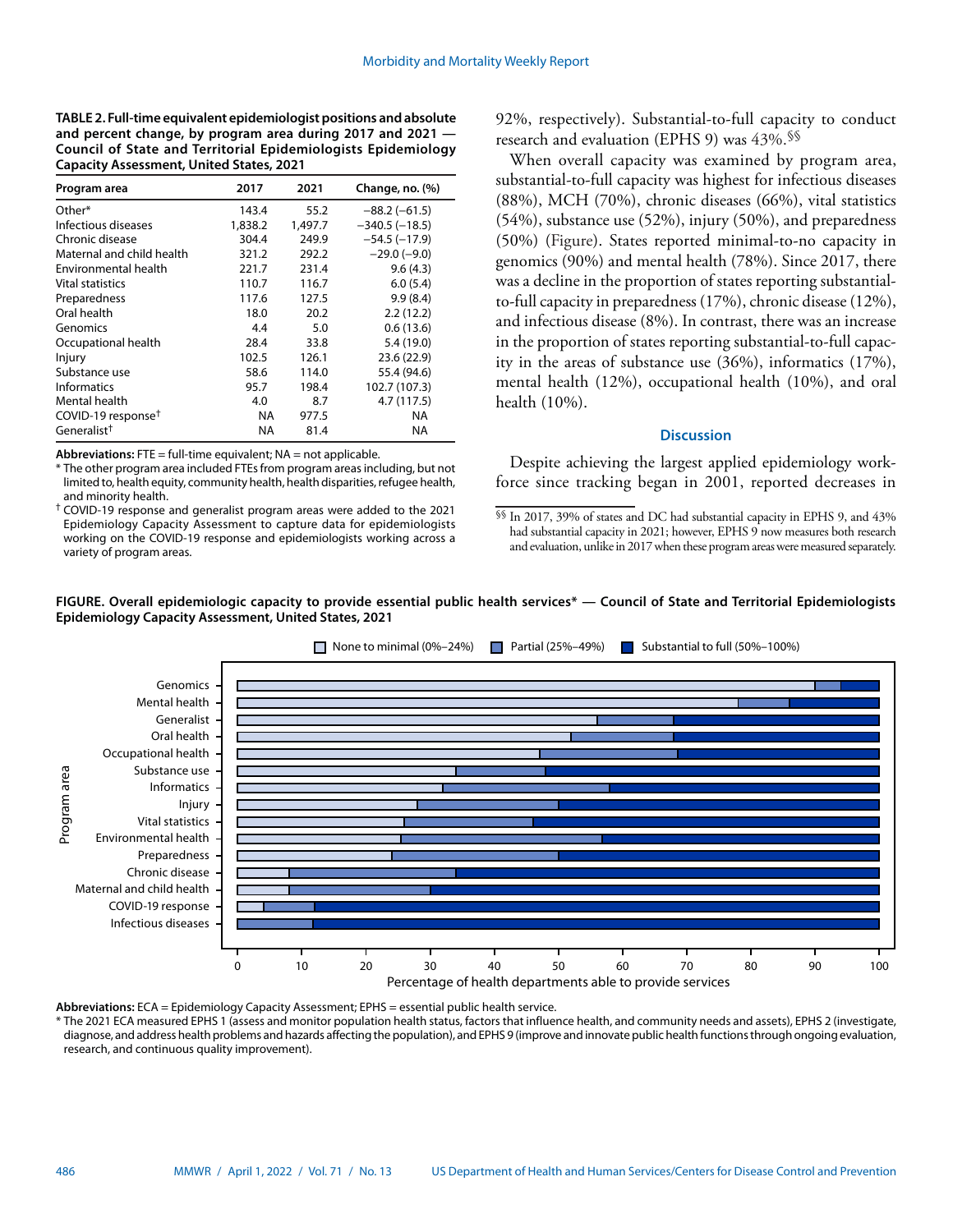## **Summary**

## What is already known about this topic?

The COVID-19 response has strained the U.S. public health system. Although the state health department epidemiology workforce has increased since 2017, workforce and capacity needs remain unmet.

## What is added by this report?

From 2017 to 2021, the number of epidemiologists in state health departments increased 23%, primarily because of those supporting the COVID-19 response. The epidemiology workforce remains substantially understaffed, and core program areas have experienced staffing declines. Temporary federal funding has increased to support 85% of epidemiology activities and 83% of personnel. Overall capacity to deliver essential public health services has declined.

## What are the implications for public health practice?

More epidemiologists and sustainable resources are needed to deliver essential public health services consistently and effectively.

current staffing levels and an increased need for staff members by state health departments are concerning. Decreases in the number of staff members have important impacts on the ability of public health agencies to detect, investigate, and respond (*3*) to a myriad of critical threats, including infectious and chronic diseases and environmental hazards. Without accurate information about these conditions and the populations they affect, public health agencies cannot take appropriate actions to reduce or prevent illnesses, long-term sequelae, and death. The decline in the number of existing workers to support areas outside of COVID-19 is further compounded by the need for more skilled epidemiologists across all program areas. Limited staffing adversely affects public health workforce morale, mental health (*4*), and the ability to engage with and support non–COVID-19 priorities.

Despite the influx of COVID-19 epidemiologists, COVID-19 funding is short-term and unable to support staffing and programmatic capacity beyond 2026 (*5*). Across the country, COVID-19 funding supports an average of 33% (range = 0%–94%) of epidemiology personnel, leaving these positions vulnerable without sustainable funding. Jurisdictions need to develop strategies to integrate the temporary COVID-19 workforce into long-term positions and to invest in core capacity to address future emergencies and public health threats. Staffing strategies should consider positions with specialized and diverse skill sets, including epidemiologists, data scientists, laboratorians, and informaticians to support the data and systems infrastructure. Technologies such as genomic sequencing and electronic laboratory reports should be leveraged to support the development and use of data infrastructure supporting epidemiological investigation and response. Epidemiology leaders can demonstrate the value and utility of epidemiologists and epidemiology services across programs and the broader public health department. The growth of epidemiology infrastructure requires the integration of epidemiologists across programs and their budgets; provision of opportunities to learn and apply new skills among existing staff members, especially development of epidemiology leaders; creation of expedited hiring career pathways to retain temporary staff members, and incorporation of standard epidemiology job classifications and career ladders, such as those based on the Applied Epidemiology Competencies.<sup>11</sup>

The findings in this report are subject to at least two limitations. First, the number of epidemiology positions is measured only for state health departments and does not include epidemiologists working in other state agencies (e.g., occupational health epidemiologists working in state departments of labor). Second, data on public health capacity are subjective; the data reflect the jurisdiction's needs at the time of fielding, which might be biased toward immediate priorities, such as the COVID-19 response, rather than toward routine public health activities and planned strategic priorities or the resources to support public health transformation.

The Coronavirus Aid, Relief, and Economic Security Act has authorized \$500 million for public health data surveillance and analytics infrastructure modernization.\*\*\* The American Rescue Plan Act of 2021 authorized \$7.66 billion for public health response activities including, but not limited to, workforce recruitment, hiring, retention, and training.††† These are essential investments to bolster public health infrastructure; however, this cannot be accomplished without long-term sustainable support that does not rely on temporary emergency public health funding. Transforming the public health infrastructure by harnessing the power of technology and building a permanent workforce capable to deliver EPHS in a post–COVID-19 era is critical.

††† https://www.congress.gov/bill/117th-congress/house-bill/1319/text#toc-H1 858361F2D3F4367B9C0A3F11D488654

## **Acknowledgment**

Matthew Masiello, Council of State and Territorial Epidemiologists. Corresponding author: Jessica Arrazola, [jarrazola@cste.org,](mailto:jarrazola@cste.org) 770-458-3811.

<sup>¶¶</sup> <https://www.cste.org/group/CSTECDCAEC>

<sup>\*\*\*</sup> <https://www.congress.gov/bill/116th-congress/house-bill/748/text>

<sup>&</sup>lt;sup>1</sup>Council of State and Territorial Epidemiologists, Atlanta, Georgia.

All authors have completed and submitted the International Committee of Medical Journal Editors form for disclosure of potential conflicts of interest. No potential conflicts of interest were disclosed.